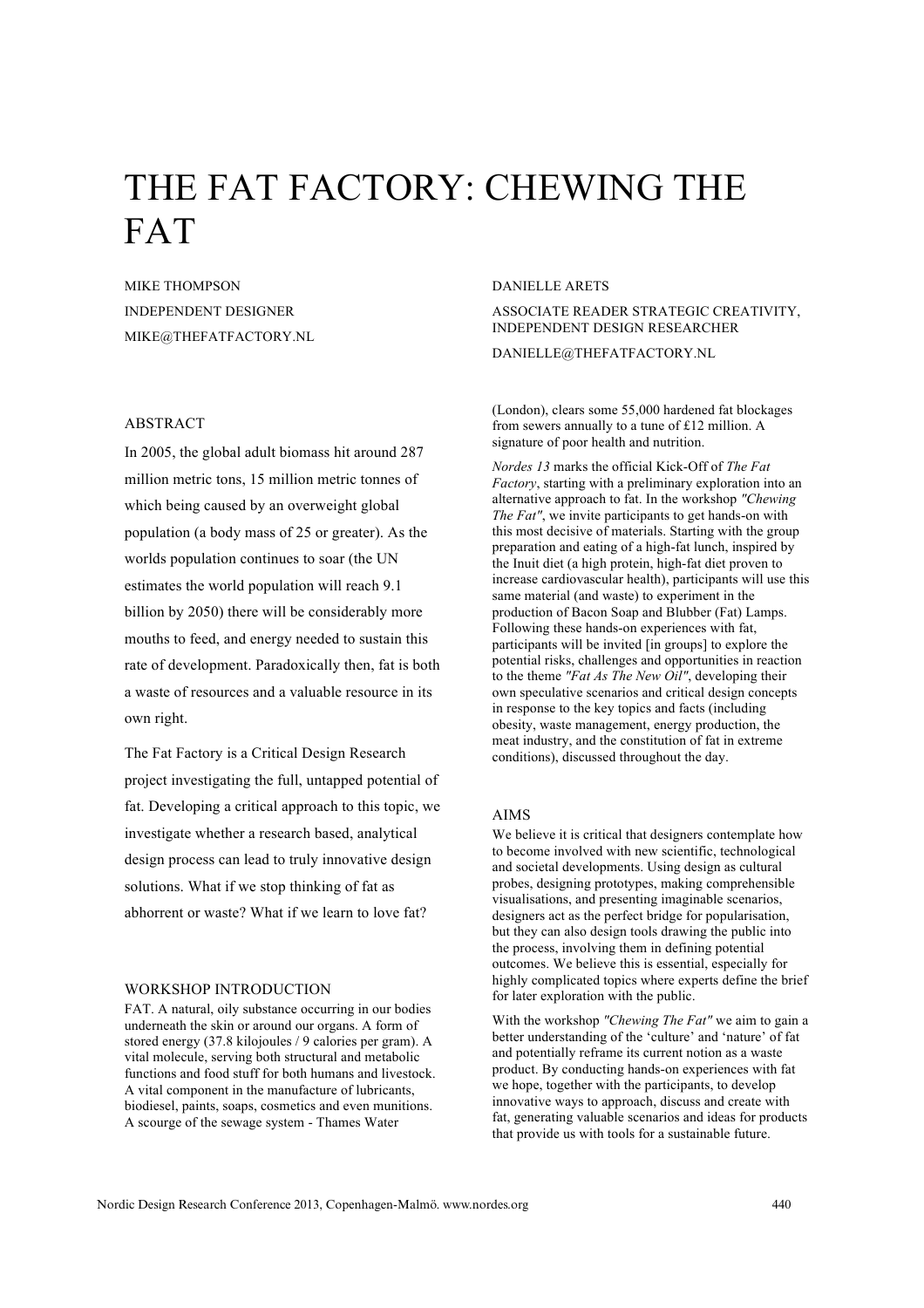#### WORKSHOP PROGRAMME



Figure 1: Influenced by the Inuit Diet, fatty meats such as Bacon & Whale Blubber will act as inspiration for the workshop.

| Time            | <b>Activity</b>                                                                                             |
|-----------------|-------------------------------------------------------------------------------------------------------------|
| $08:00 - 08:15$ | Meet & Greet.                                                                                               |
| $08:15 - 09:00$ | Introduction to The Fat Factory &<br>Keynote Presentation.                                                  |
| $09:00 - 11:00$ | Experiment 1: Blubber Lamp.                                                                                 |
| $11:00 - 12:00$ | Participants join in with the preparation<br>of a "Fatty Lunch" (a high fat meal with<br>factual tutorial). |
| $12:00 - 13:00$ | Fatty Lunch & Discussion.                                                                                   |
| $13:00 - 15:00$ | Experiment 2: Bacon Soap.                                                                                   |
| $15:00 - 16:00$ | Fat As The New Oil - Speculative<br>scenario and concept development.                                       |
| $16:00 - 16:45$ | Groups present their final concepts /<br>scenarios & discussion on the<br>implications of these concepts.   |
| $16:45 - 17:00$ | Wrap Up.                                                                                                    |

Table 1: Fat Factory Workshop Programme. Please note the exact timings are still subject to change.

Please be aware there will be no vegetarian option, so if you don't like meat this workshop might not be for you!

#### HOW TO PARTICIPATE

As there is space for a maximum of 16 participants in the workshop, applicants are asked to provide a short Biography (140 words max) and Letter of Motivation (4-6 sentences max). If you would like to participate please email your Bio and Letter of Motivation along with your contact details before 24th May 2013 to  $signup@thefaffactory.nl$ . Successful applicants will be notified by the 31st May 2013.

CONTACT INFO For further information please contact: INFO@THEFATFACTORY.NL WWW.THEFATFACTORY.NL

## ABOUT THE INITIATORS

Mike Thompson and Danielle Arets share an interest in Critical Design and its potential to create innovative design solutions for existing industrial and academic problems. Thompson and Arets explore various activities and design projects that aim to stimulate a new way of thinking and designing, bringing in various forms of expertise, tools and methodologies.

Thompson and Arets first met when participating respectively as Research Associate & Associate Reader in the Creative Industry Scientific Programme (CRISP), an ambitious research project funded by the Dutch government, 60 industrial partners and 6 Universities including Design Academy Eindhoven, that explores new methods for collaborative research and finding new ways of doing research through design.



Figure 2: Thompson's Blood Lamp asks, "What if power came at a cost to the individual?"

With Blood Lamp, a lamp powered by blood as an energy source, Mike Thompson (www.miket.co.uk) gained international reputation as a critical designer. The lamp was discussed on many international platforms and exhibitions triggering questions about a more sustainable future and the need to make consumers greater aware of their own energy consumption.

Last year Thompson, together with Cámara Leret, was awarded the Designers and Artists 4 Genomics Awards for Aqua Vita, a project stressing that Urine, commonly approached as a waste product, is in fact a valuable source of biological information. The project brings together experts in medical science, biology and informatics with designers, to investigate the supposed paradigm shift in health care, towards the lifelong monitoring of health and personalised medicine.

Danielle Arets works on the cross section of design, science and industry by publishing books and articles, and organising debates and workshops to create a better understanding in multidisciplinary environments. Together with the Dutch Ministry of Agriculture and Innovation she worked for 2 years on an ambitious design project *Pig Your Own* stressing the fact that consumers are not consciously involved in their massive meat consumption and hardly aware of the associated